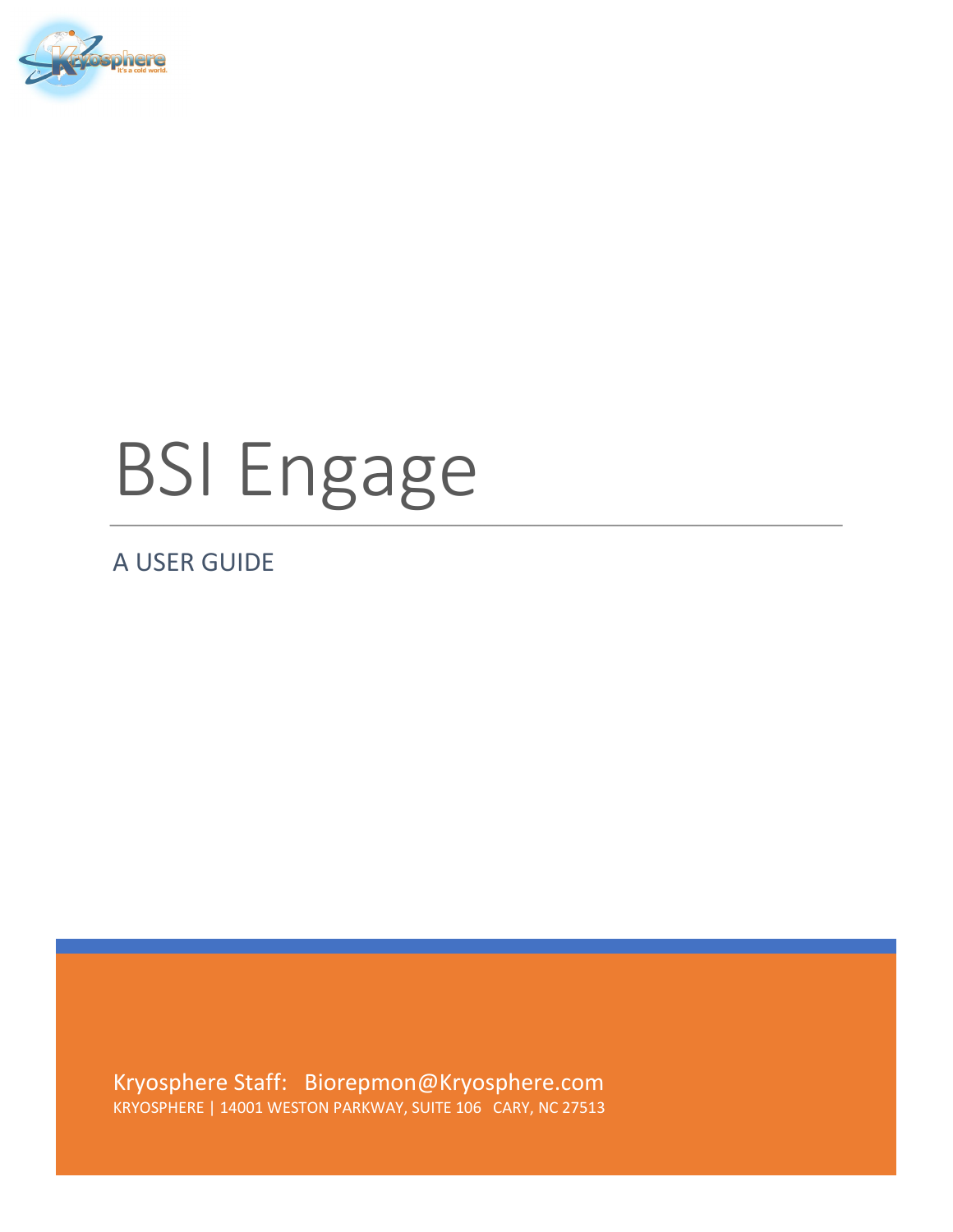

## Table of Contents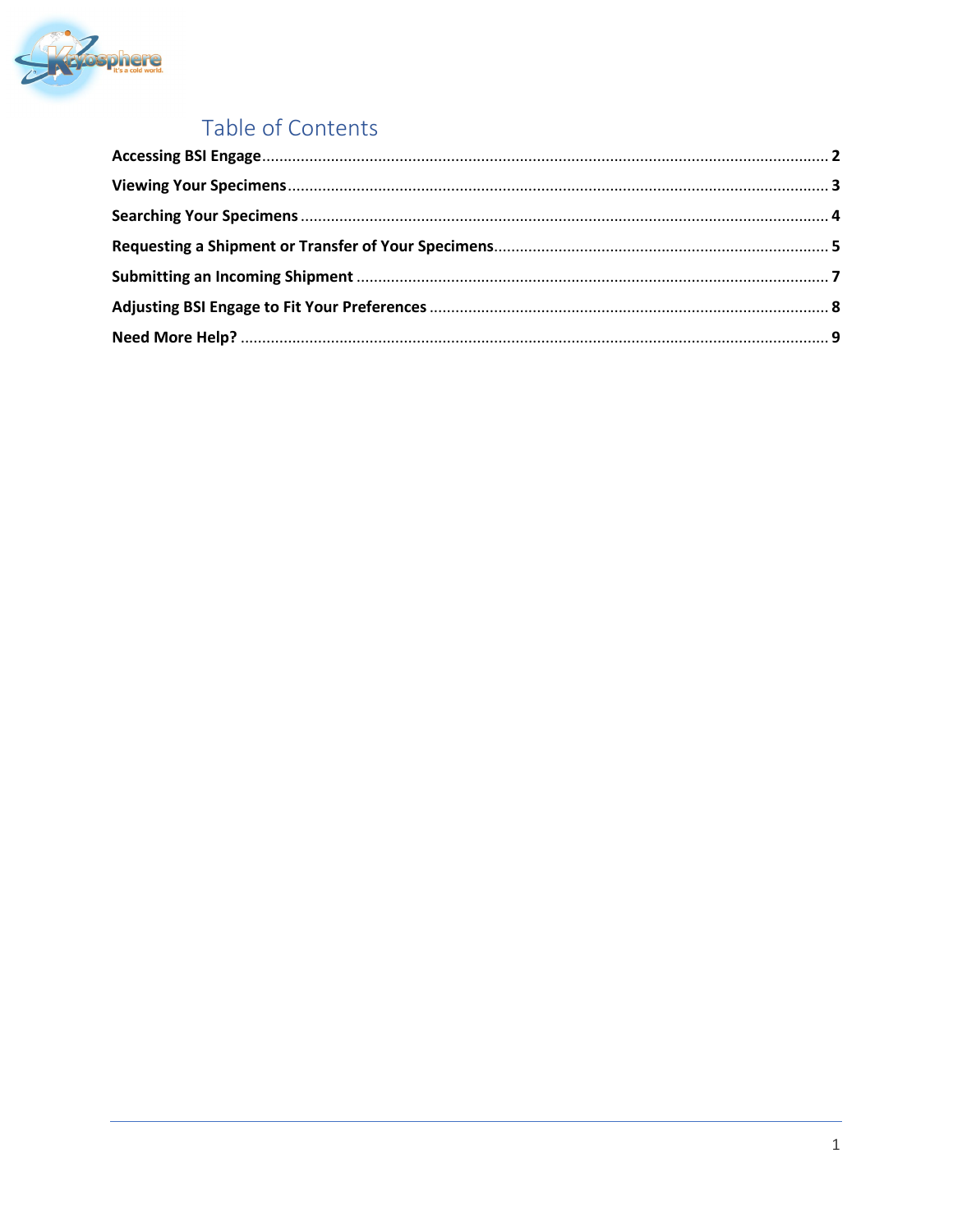

| <b>BSI Engage</b><br>$\equiv$ Menu                                                                                                                                                                                                                                                                                                                                                                                           | # Home @ Help                                                                                     |
|------------------------------------------------------------------------------------------------------------------------------------------------------------------------------------------------------------------------------------------------------------------------------------------------------------------------------------------------------------------------------------------------------------------------------|---------------------------------------------------------------------------------------------------|
| <b>KRYOSPHERE Login</b>                                                                                                                                                                                                                                                                                                                                                                                                      | Open your web browser<br>and access the following                                                 |
| Please log in to continue.                                                                                                                                                                                                                                                                                                                                                                                                   | web address:                                                                                      |
| * Username<br>KryoTest<br>* Password<br><br>Forgot your password?<br>Log In                                                                                                                                                                                                                                                                                                                                                  | https://engage.bsisystem<br>s.com/kryosphere/<br>Enter your username and<br>password, and select  |
| Accessibility<br>Privacy Policy Contact IMS                                                                                                                                                                                                                                                                                                                                                                                  | "Login".                                                                                          |
| $\times$ / $\times$ ISH in paper Home.<br>S2 ISI Images fog in<br>$x \cup$                                                                                                                                                                                                                                                                                                                                                   | $\mathbf{u}$<br>$\mathbf{x}$                                                                      |
| C B Secure   https://engage.bsisystem.com/kryosphere/<br>$\leftarrow$ $\rightarrow$<br>Information Manager   图 eCFR   Code of Fede   11   150 9001 Training   ISI   文 G10_Guideline.pcf   @ ISI Engage:: Log. In   whe IATA DG Training   @ Biobanting Educatio<br>Information Manage                                                                                                                                        | $\frac{1}{N}$ i<br>Once successfully logged                                                       |
| <b>BSI Engage</b><br><b>Dashboard</b>                                                                                                                                                                                                                                                                                                                                                                                        | @ Help & Kryo Test +<br># Home<br>in, you will be taken to<br>your home, or                       |
| <b>BSI</b> Downtime<br><b>ANN MEN</b><br>BSI will be down on Saturday, May 6th from 7:00-8:30 am ET for system maintenance. Also on May 6th from 5:30-8:30am, any external users of the BSI production IdP for SSO login may experience<br>Intermittent service Interruptions. Questions can be directed to BSI Technical Support at bsiteedback@imsweb.com or 301-628-1BSI. Sincerely, The BSI Team<br><b>III</b> Dashboard | "dashboard" page. This<br>page enables you to                                                     |
| Q Specimens                                                                                                                                                                                                                                                                                                                                                                                                                  | navigate to all of BSI                                                                            |
| <b>Requisitions</b><br>Accessibility Privacy Policy Contact IMS<br><b>d</b> Shipments                                                                                                                                                                                                                                                                                                                                        | Engage's many functions,                                                                          |
| <b>In Mew Cart</b>                                                                                                                                                                                                                                                                                                                                                                                                           | as well as adjust your<br>preferences. Any planned<br>downtime or updates will<br>also be listed. |
| $\blacksquare$ $\blacksquare$ Type here to search<br>$0 \text{ } 11 \text{ } 20$<br>٠<br><b>DE 19</b><br>ы                                                                                                                                                                                                                                                                                                                   | $\wedge$ & $\mathbf{E}$ ( $\emptyset$ $\Box$ )                                                    |

#### **Accessing BSI Engage**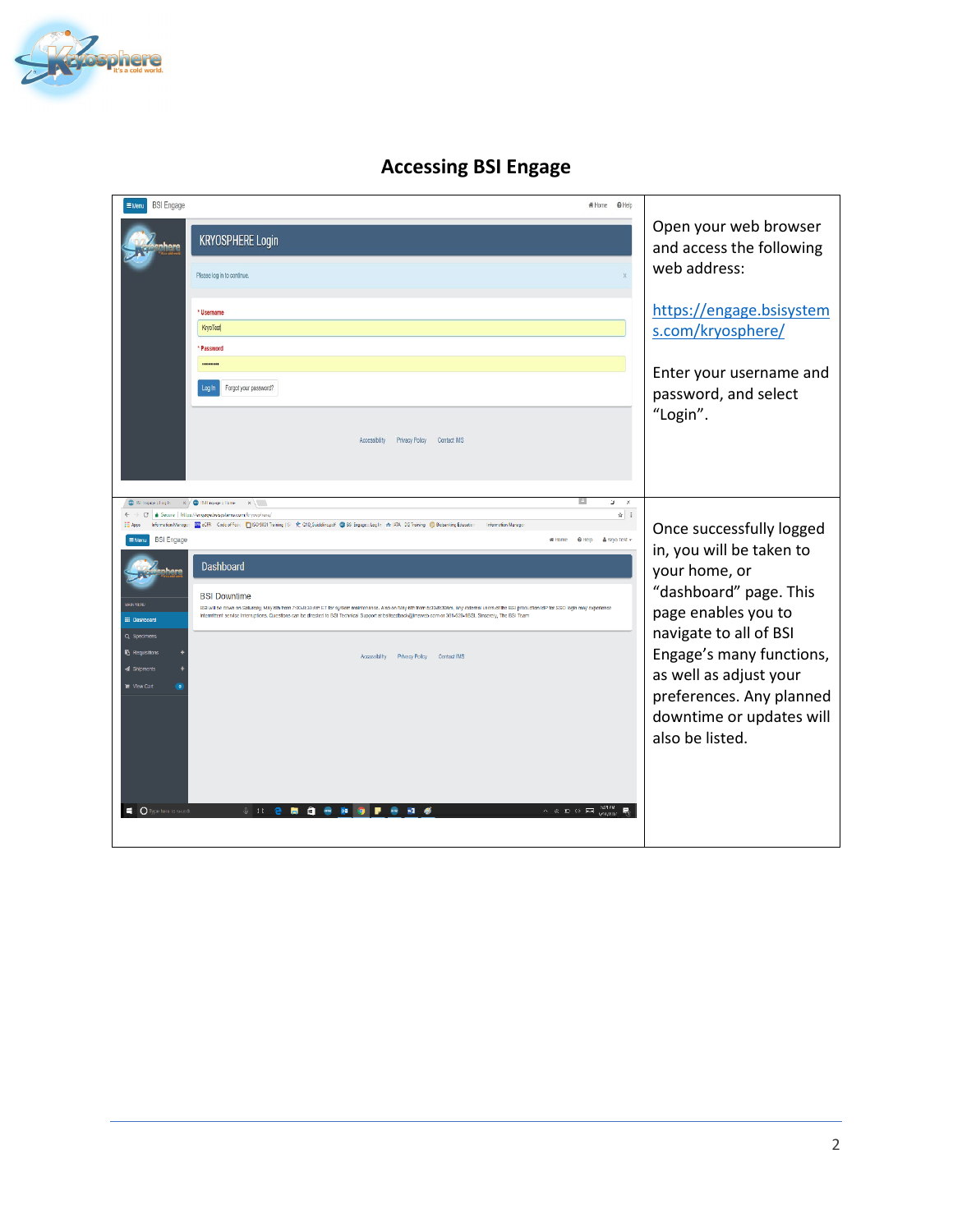

## **Viewing Your Specimens**

| Menu BSI Engage                    |                             |                               |                                          |             |                  |                                |                          |  |                                                                                                                                                                                                                                                                                                                                  |  |  |
|------------------------------------|-----------------------------|-------------------------------|------------------------------------------|-------------|------------------|--------------------------------|--------------------------|--|----------------------------------------------------------------------------------------------------------------------------------------------------------------------------------------------------------------------------------------------------------------------------------------------------------------------------------|--|--|
|                                    | <b>Specimen Search</b>      |                               |                                          |             |                  |                                |                          |  |                                                                                                                                                                                                                                                                                                                                  |  |  |
|                                    | Search                      | me o x Clearcat v Add to cat  |                                          |             |                  |                                | ▲ Export CSV   ■ Columns |  |                                                                                                                                                                                                                                                                                                                                  |  |  |
|                                    |                             | <b>BSID</b>                   | <b>Vial Status</b>                       | Study ID    | Repository       | <b>Material Type</b>           | Date Entered             |  | Clicking on the "Specimens"                                                                                                                                                                                                                                                                                                      |  |  |
|                                    | Listing<br>Frequenci        | E TES000001 0004              | $\ln$                                    | <b>TEST</b> | Kryosphere       | Cell Culture                   | 05/03/2017 03:19 PM      |  | button on the left side of the                                                                                                                                                                                                                                                                                                   |  |  |
| Specimens                          |                             | TES000001 0003                |                                          | TEST        | Kryosphere       | Cell Culture                   | 05/03/2017 03:19 PM      |  |                                                                                                                                                                                                                                                                                                                                  |  |  |
| Remistion                          | Add Criteria Select a Field | TES000001 0002                |                                          | TEST        | Kryosphere       | Cell Culture                   | 05/03/2017 03:19 PM      |  | page will bring you to your                                                                                                                                                                                                                                                                                                      |  |  |
|                                    | Save Search                 | TES000001 0001                |                                          | TEST        | Kryosphere       | Cell Culture                   | 05/03/2017 03:19 PM      |  | main specimen viewing page.                                                                                                                                                                                                                                                                                                      |  |  |
|                                    |                             | E TES000001 0005              |                                          | TEST        | Kryosphere       | Cell Culture                   | 05/03/2017 03:19 PM      |  |                                                                                                                                                                                                                                                                                                                                  |  |  |
| View Cart                          |                             | 10 20 50 100 results per page |                                          |             |                  |                                |                          |  | From here, you can see a                                                                                                                                                                                                                                                                                                         |  |  |
| Found 5 results in 62 milliseconds |                             |                               |                                          |             |                  | general view of your material, |                          |  |                                                                                                                                                                                                                                                                                                                                  |  |  |
|                                    |                             |                               | Accessibility Privacy Policy Contact IMS |             |                  |                                |                          |  | as well as conduct a search<br>with self-specified parameters.                                                                                                                                                                                                                                                                   |  |  |
|                                    | 10                          | 20<br>50                      | 100                                      |             |                  | results per page               |                          |  | At the bottom of the page, you<br>will see the bar on the left.<br>Clicking this bar will allow you<br>to manipulate how many<br>specimens you view per page.                                                                                                                                                                    |  |  |
|                                    | ed.                         | <b>上</b> Export CSV           |                                          |             | <b>E</b> Columns |                                |                          |  | In the upper right corner of<br>your main view, you will find<br>the "Export CSV" button, as<br>well as the "Columns" button.<br>The "Export CSV" button will<br>allow you to export your<br>samples into a PDF. The<br>"Columns" button will enable<br>you to expand the amount of<br>information per specimen that<br>you see. |  |  |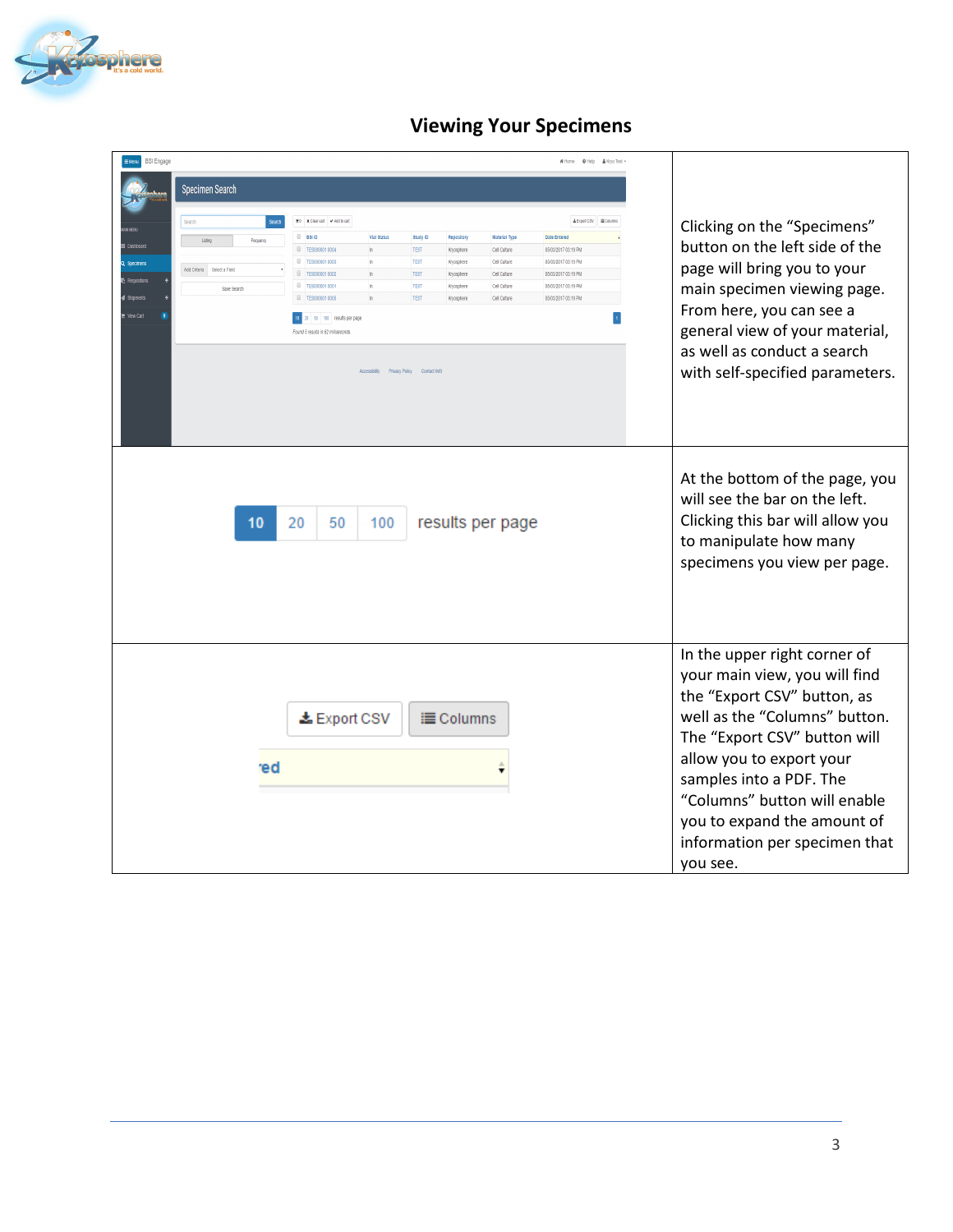

| <b>Select Display Columns:</b>                                                                                                                                                                                                                                                                           | Selecting the "columns"<br>button will open a popup<br>window on your browser.                                                                                                                  |
|----------------------------------------------------------------------------------------------------------------------------------------------------------------------------------------------------------------------------------------------------------------------------------------------------------|-------------------------------------------------------------------------------------------------------------------------------------------------------------------------------------------------|
| BSI ID * Vial Status * Study ID * Repository * Material Type * Date Entered *  <br>Vial<br>A260 280<br>CAS#<br>Center<br>Current Label<br>Date Onset of Orbitopathy<br>Date Onset of Thyroid Disease<br>Date Processed<br><b>Show Selected Columns</b><br>Cancel<br>20 50 100 results per page<br>$10 -$ | Through this window,<br>you may scroll through<br>all available columns (not<br>all will be populated for<br>your material), and select<br>which you would like to<br>add to your current view. |

## **Searching Your Specimens**

| Search              |                | <b>Search</b> | The searching function<br>on the left-hand side of<br>the screen enables you to                                      |
|---------------------|----------------|---------------|----------------------------------------------------------------------------------------------------------------------|
| Listing             | Frequency      |               | conduct a general<br>keyword search through<br>all your material without<br>specifying what column                   |
| <b>Add Criteria</b> | Select a Field |               | this information is in. If<br>desired, you can also<br>carry out a field specific<br>search, but this is not         |
|                     | Save Search    |               | required. If this will be a<br>frequent search for you,<br>select "Save Search."                                     |
|                     |                |               | If a specific string of<br>numbers/letters are<br>being searched, for<br>example, a lot number,<br>place the desired |
|                     |                |               | information in quotations<br>(""). This instructs the<br>system to search for only<br>this specific sequence.        |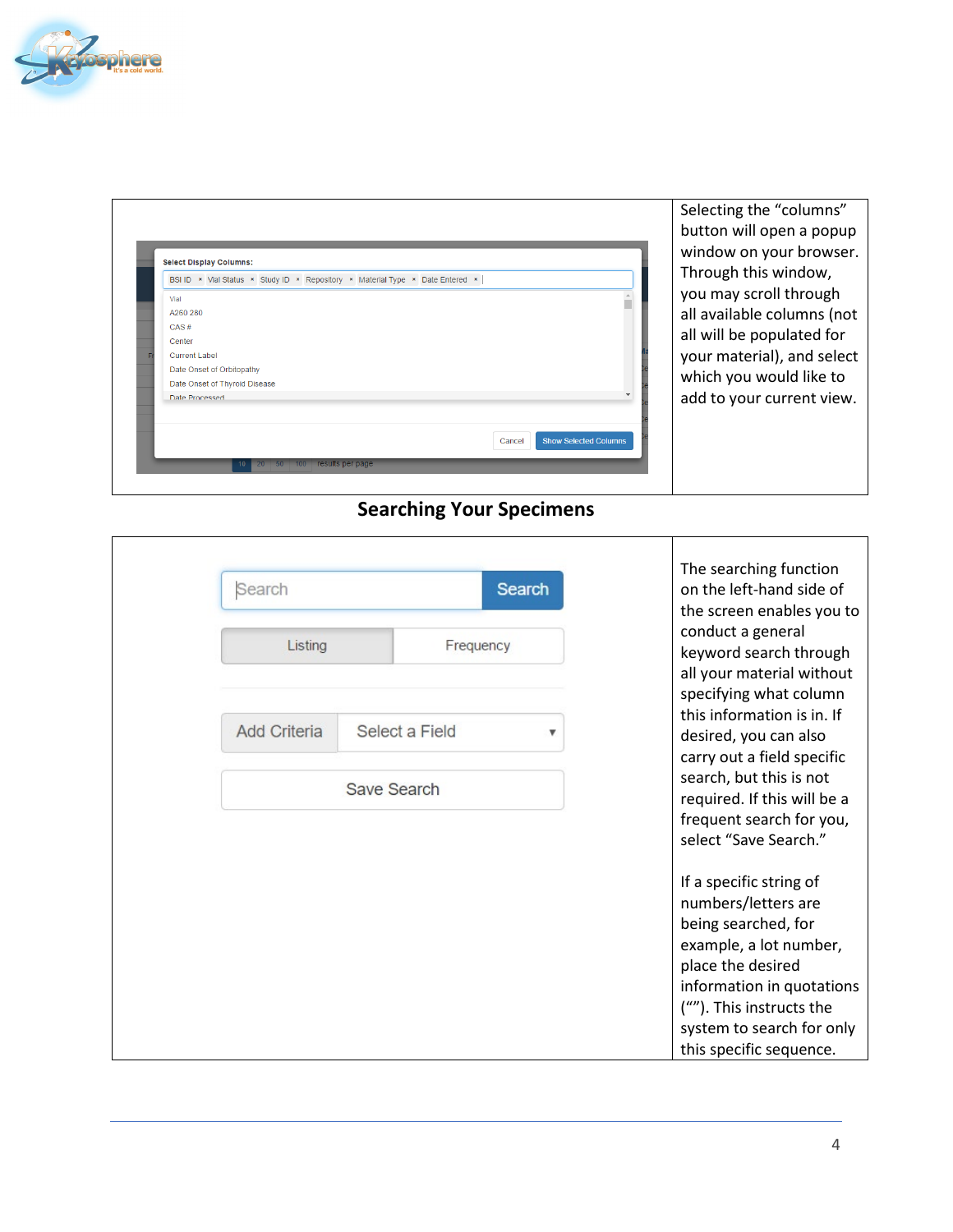

| would like to<br>$\Box$<br><b>BSI ID</b><br><b>Vial Status</b><br><b>Date Entered</b><br><b>Study ID</b><br><b>Repository</b><br><b>Material Type</b><br>request for<br>$\blacktriangledown$<br>TES000001 0004<br>In<br><b>TEST</b><br>05/03/2017 03:19 PM<br>Kryosphere<br>Cell Culture<br>0<br>TES000001 0003<br>In<br><b>TEST</b><br>Kryosphere<br>Cell Culture<br>05/03/2017 03:19 PM<br>shipment or<br>$\Box$<br>TES000001 0002<br>$\ln$<br><b>TEST</b><br>Kryosphere<br>Cell Culture<br>05/03/2017 03:19 PM<br>transfer, select<br>$\Box$<br>TES000001 0001<br><b>TEST</b><br>05/03/2017 03:19 PM<br>In<br>Kryosphere<br>Cell Culture<br>the checkbox to<br>$\qquad \qquad \Box$<br>TES000001 0005<br>In<br><b>TEST</b><br>Kryosphere<br>Cell Culture<br>05/03/2017 03:19 PM<br>the left of the<br>$20\degree$<br>50<br>100 results per page<br>$10-10$<br>"BSI ID", and<br>select "Add to<br>Cart".<br><b>MAIN MENU</b><br>Select the<br>▦<br>Dashboard<br>"View Cart"<br>button from the<br>menu at the<br>Q<br>Specimens<br>left-hand side<br>of your page.<br>Requisitions<br>Ŋ<br>Shipments | $\mathbb{F}^0$ <b>x</b> Clear cart | $\blacktriangleright$ Add to cart |                         |                  |                         | ≛ Export CSV<br><b>E</b> Columns | Once you have<br>located the<br>specimens you |  |
|--------------------------------------------------------------------------------------------------------------------------------------------------------------------------------------------------------------------------------------------------------------------------------------------------------------------------------------------------------------------------------------------------------------------------------------------------------------------------------------------------------------------------------------------------------------------------------------------------------------------------------------------------------------------------------------------------------------------------------------------------------------------------------------------------------------------------------------------------------------------------------------------------------------------------------------------------------------------------------------------------------------------------------------------------------------------------------------------------------|------------------------------------|-----------------------------------|-------------------------|------------------|-------------------------|----------------------------------|-----------------------------------------------|--|
|                                                                                                                                                                                                                                                                                                                                                                                                                                                                                                                                                                                                                                                                                                                                                                                                                                                                                                                                                                                                                                                                                                        |                                    |                                   |                         |                  |                         |                                  |                                               |  |
|                                                                                                                                                                                                                                                                                                                                                                                                                                                                                                                                                                                                                                                                                                                                                                                                                                                                                                                                                                                                                                                                                                        |                                    |                                   |                         |                  |                         |                                  |                                               |  |
|                                                                                                                                                                                                                                                                                                                                                                                                                                                                                                                                                                                                                                                                                                                                                                                                                                                                                                                                                                                                                                                                                                        |                                    |                                   |                         |                  |                         |                                  |                                               |  |
|                                                                                                                                                                                                                                                                                                                                                                                                                                                                                                                                                                                                                                                                                                                                                                                                                                                                                                                                                                                                                                                                                                        |                                    |                                   |                         |                  |                         |                                  |                                               |  |
|                                                                                                                                                                                                                                                                                                                                                                                                                                                                                                                                                                                                                                                                                                                                                                                                                                                                                                                                                                                                                                                                                                        |                                    |                                   |                         |                  |                         |                                  |                                               |  |
|                                                                                                                                                                                                                                                                                                                                                                                                                                                                                                                                                                                                                                                                                                                                                                                                                                                                                                                                                                                                                                                                                                        |                                    |                                   |                         |                  |                         |                                  |                                               |  |
|                                                                                                                                                                                                                                                                                                                                                                                                                                                                                                                                                                                                                                                                                                                                                                                                                                                                                                                                                                                                                                                                                                        |                                    |                                   | н                       | <b>View Cart</b> | $\overline{\mathbf{z}}$ |                                  |                                               |  |
|                                                                                                                                                                                                                                                                                                                                                                                                                                                                                                                                                                                                                                                                                                                                                                                                                                                                                                                                                                                                                                                                                                        |                                    |                                   |                         |                  |                         |                                  | You will be                                   |  |
|                                                                                                                                                                                                                                                                                                                                                                                                                                                                                                                                                                                                                                                                                                                                                                                                                                                                                                                                                                                                                                                                                                        |                                    |                                   |                         |                  |                         |                                  |                                               |  |
| taken to your                                                                                                                                                                                                                                                                                                                                                                                                                                                                                                                                                                                                                                                                                                                                                                                                                                                                                                                                                                                                                                                                                          |                                    |                                   |                         |                  |                         |                                  |                                               |  |
| "Specimen<br>Specimen Cart                                                                                                                                                                                                                                                                                                                                                                                                                                                                                                                                                                                                                                                                                                                                                                                                                                                                                                                                                                                                                                                                             |                                    |                                   |                         |                  |                         |                                  |                                               |  |
| Cart" to view                                                                                                                                                                                                                                                                                                                                                                                                                                                                                                                                                                                                                                                                                                                                                                                                                                                                                                                                                                                                                                                                                          | Quantity                           |                                   | Item                    |                  |                         |                                  |                                               |  |
|                                                                                                                                                                                                                                                                                                                                                                                                                                                                                                                                                                                                                                                                                                                                                                                                                                                                                                                                                                                                                                                                                                        |                                    |                                   | BSI ID = TES000001 0004 |                  |                         | Remare                           |                                               |  |
| your selected                                                                                                                                                                                                                                                                                                                                                                                                                                                                                                                                                                                                                                                                                                                                                                                                                                                                                                                                                                                                                                                                                          |                                    |                                   |                         |                  |                         |                                  |                                               |  |
|                                                                                                                                                                                                                                                                                                                                                                                                                                                                                                                                                                                                                                                                                                                                                                                                                                                                                                                                                                                                                                                                                                        |                                    |                                   |                         |                  |                         |                                  |                                               |  |
| Update Cart   Clear Cart   Create Requisition<br>the option to                                                                                                                                                                                                                                                                                                                                                                                                                                                                                                                                                                                                                                                                                                                                                                                                                                                                                                                                                                                                                                         |                                    |                                   |                         |                  |                         |                                  |                                               |  |
| remove                                                                                                                                                                                                                                                                                                                                                                                                                                                                                                                                                                                                                                                                                                                                                                                                                                                                                                                                                                                                                                                                                                 |                                    |                                   |                         |                  |                         |                                  |                                               |  |
|                                                                                                                                                                                                                                                                                                                                                                                                                                                                                                                                                                                                                                                                                                                                                                                                                                                                                                                                                                                                                                                                                                        |                                    |                                   |                         |                  |                         |                                  |                                               |  |
|                                                                                                                                                                                                                                                                                                                                                                                                                                                                                                                                                                                                                                                                                                                                                                                                                                                                                                                                                                                                                                                                                                        |                                    |                                   |                         |                  |                         |                                  |                                               |  |
|                                                                                                                                                                                                                                                                                                                                                                                                                                                                                                                                                                                                                                                                                                                                                                                                                                                                                                                                                                                                                                                                                                        |                                    |                                   |                         |                  |                         |                                  |                                               |  |
| items. You have<br>unwanted items<br>prior to creating<br>a request.                                                                                                                                                                                                                                                                                                                                                                                                                                                                                                                                                                                                                                                                                                                                                                                                                                                                                                                                                                                                                                   |                                    |                                   |                         |                  |                         |                                  |                                               |  |
| When ready,                                                                                                                                                                                                                                                                                                                                                                                                                                                                                                                                                                                                                                                                                                                                                                                                                                                                                                                                                                                                                                                                                            |                                    |                                   |                         |                  |                         |                                  |                                               |  |
| select "Create                                                                                                                                                                                                                                                                                                                                                                                                                                                                                                                                                                                                                                                                                                                                                                                                                                                                                                                                                                                                                                                                                         |                                    |                                   |                         |                  |                         |                                  | Requisition."                                 |  |

## **Requesting a Shipment or Transfer of Your Specimens**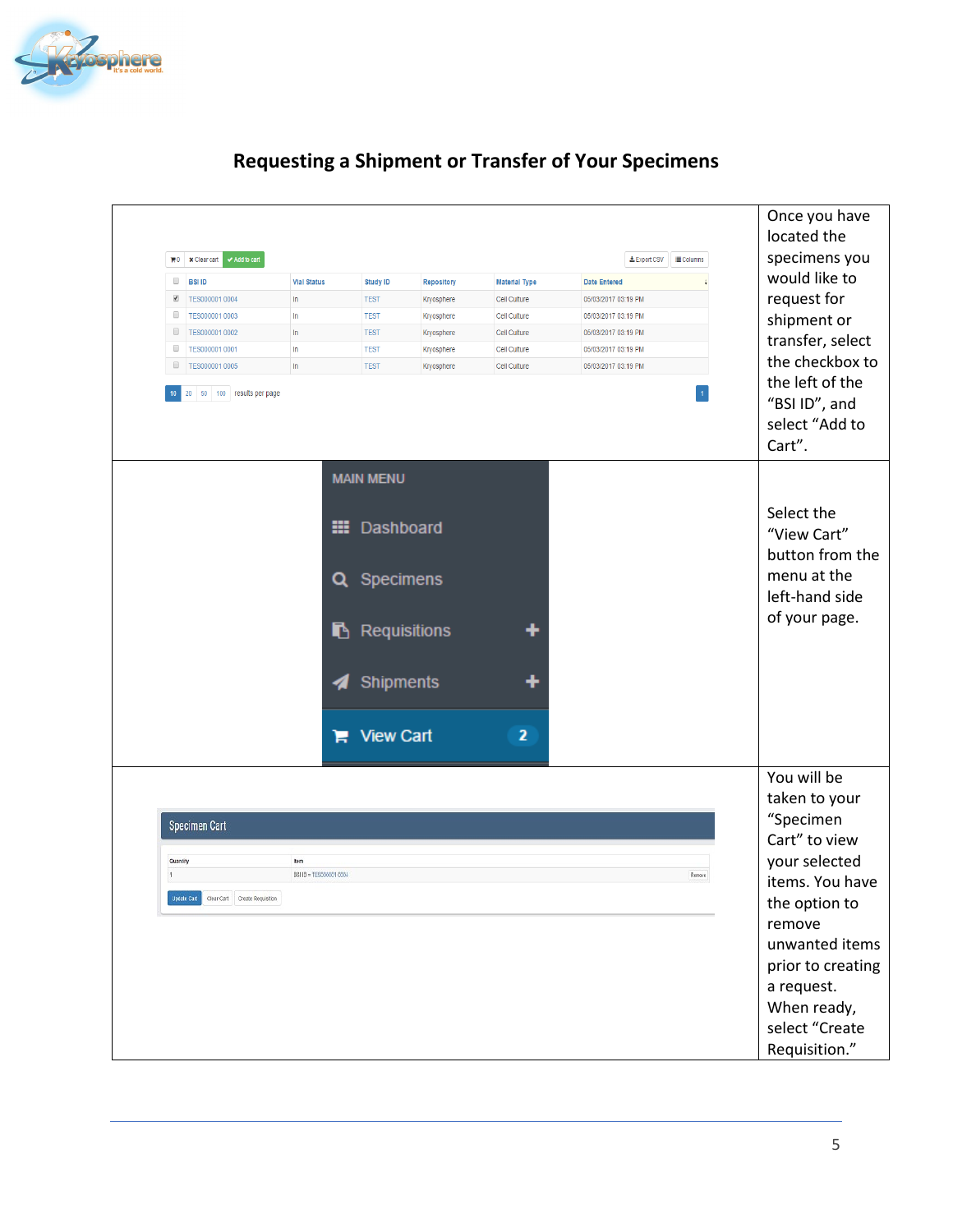

| <b>New Requisition</b><br>Fields marked with an asterisk (*) are required<br>Repository<br>11111<br><b>Billing Study</b>                                                                                             | $\star$<br>$\star$                                                                                                   |                                                                                                                                                                                                                                                 |  |  |  |
|----------------------------------------------------------------------------------------------------------------------------------------------------------------------------------------------------------------------|----------------------------------------------------------------------------------------------------------------------|-------------------------------------------------------------------------------------------------------------------------------------------------------------------------------------------------------------------------------------------------|--|--|--|
| Investigators<br><b>Req Priority</b><br><b>Expected Completion Date</b><br>Instructions<br><b>Notes</b><br>Manifest<br>Choose File No file chosen<br>E Include 2 specimens from cart<br>Submit Requisition<br>Cancel |                                                                                                                      | These questions will be<br>completed in lieu of a<br>$\pmb{\tau}$<br>Kryosphere Change of<br>Custody Request Form.<br>When a material request<br>is inputted through<br>Engage, this form is not<br>required.                                   |  |  |  |
|                                                                                                                                                                                                                      | <b>MAIN MENU</b><br>Dashboard<br>₩<br>Q Specimens<br>Requisitions<br>Shipments<br>$\overline{2}$<br><b>View Cart</b> | You may also reach this<br>page by selecting the "+"<br>sign next to the<br>"Requisitions" tab on the<br>left-hand menu.<br>Selecting the<br>"Requisitions" button<br>will allow you to view a<br>list of previously<br>submitted requisitions. |  |  |  |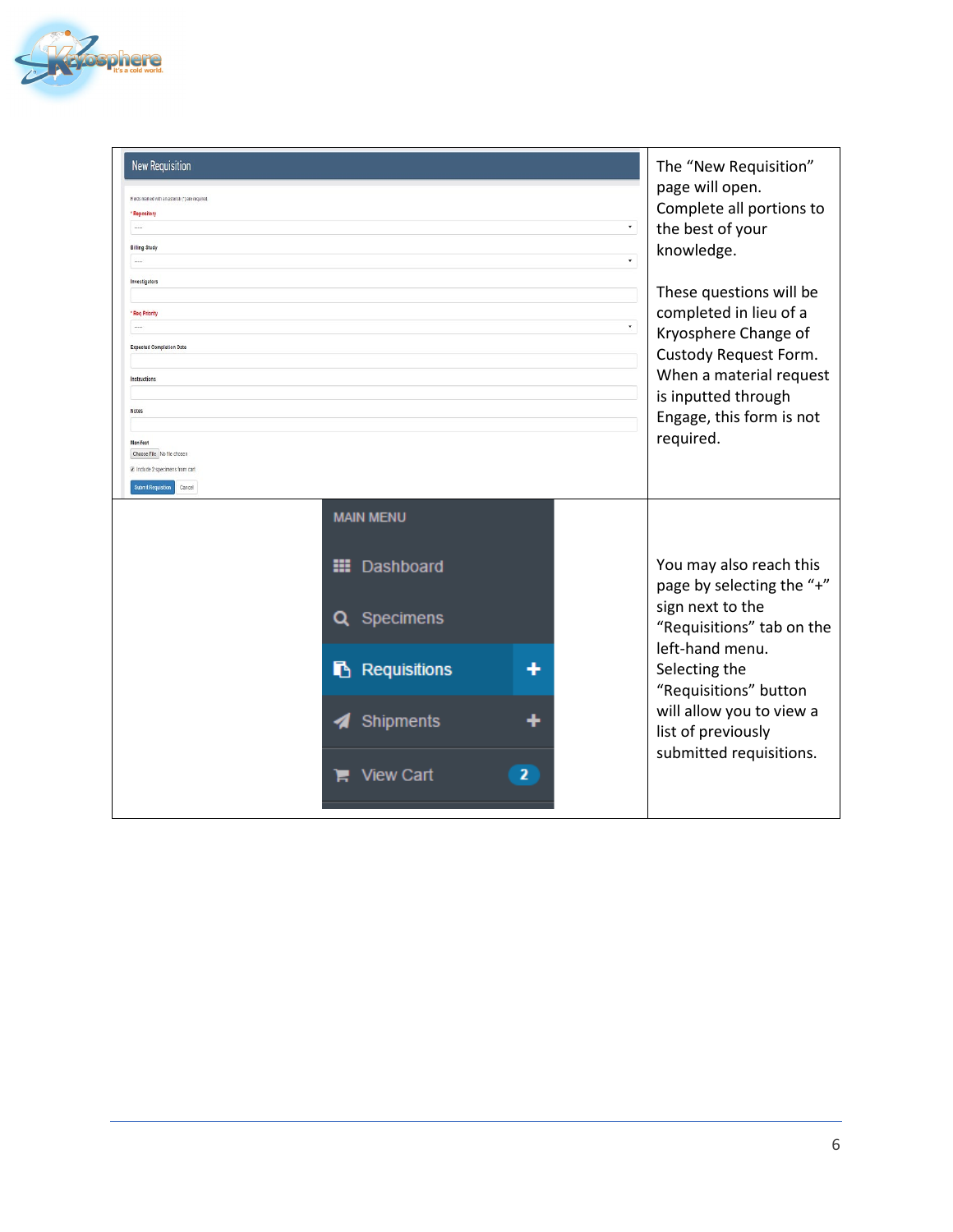

## **Submitting an Incoming Shipment**

|                                                                                                                                                                                                                                                                                                                                                 | <b>MAIN MENU</b><br><b>III</b> Dashboard<br>Specimens<br>Q<br>Requisitions<br>Shipments<br>◢<br>$\overline{2}$<br><b>View Cart</b><br>Е |                                                                      | If you are reporting a<br>shipment that is on its<br>way to Kryosphere,<br>select the "+" next to<br>the "Shipments" option.<br>Selecting the<br>"Shipments" option<br>itself will allow you to<br>view a list of previously<br>submitted shipments.                                                      |
|-------------------------------------------------------------------------------------------------------------------------------------------------------------------------------------------------------------------------------------------------------------------------------------------------------------------------------------------------|-----------------------------------------------------------------------------------------------------------------------------------------|----------------------------------------------------------------------|-----------------------------------------------------------------------------------------------------------------------------------------------------------------------------------------------------------------------------------------------------------------------------------------------------------|
| <b>New Shipment</b><br>Fields marked with an asterisk (*) are required<br>Notes<br>Kit Ids<br>* Repos ID<br><b>Shipment Type</b><br>$\frac{1}{2} \left( \frac{1}{2} \right) \left( \frac{1}{2} \right)$<br>Study ID<br><br>Internal ID<br><b>Suggested Temp</b><br>* Center<br>$\cdots$<br>Courier<br>Tracking ID<br>Date Shipped<br>05/05/2017 |                                                                                                                                         | $\bullet$<br>$\bullet$ .<br>$\mathbf{v}$ .<br>$\star$<br>$\bullet$ . | The "New Shipment"<br>dialogue will allow you<br>to add a plethora of<br>information, including<br>details on temperature<br>controls, requested<br>storage temperature,<br>courier, tracking ID, and<br>more. You may also<br>upload a shipment<br>manifest prior to<br>submitting your<br>notification. |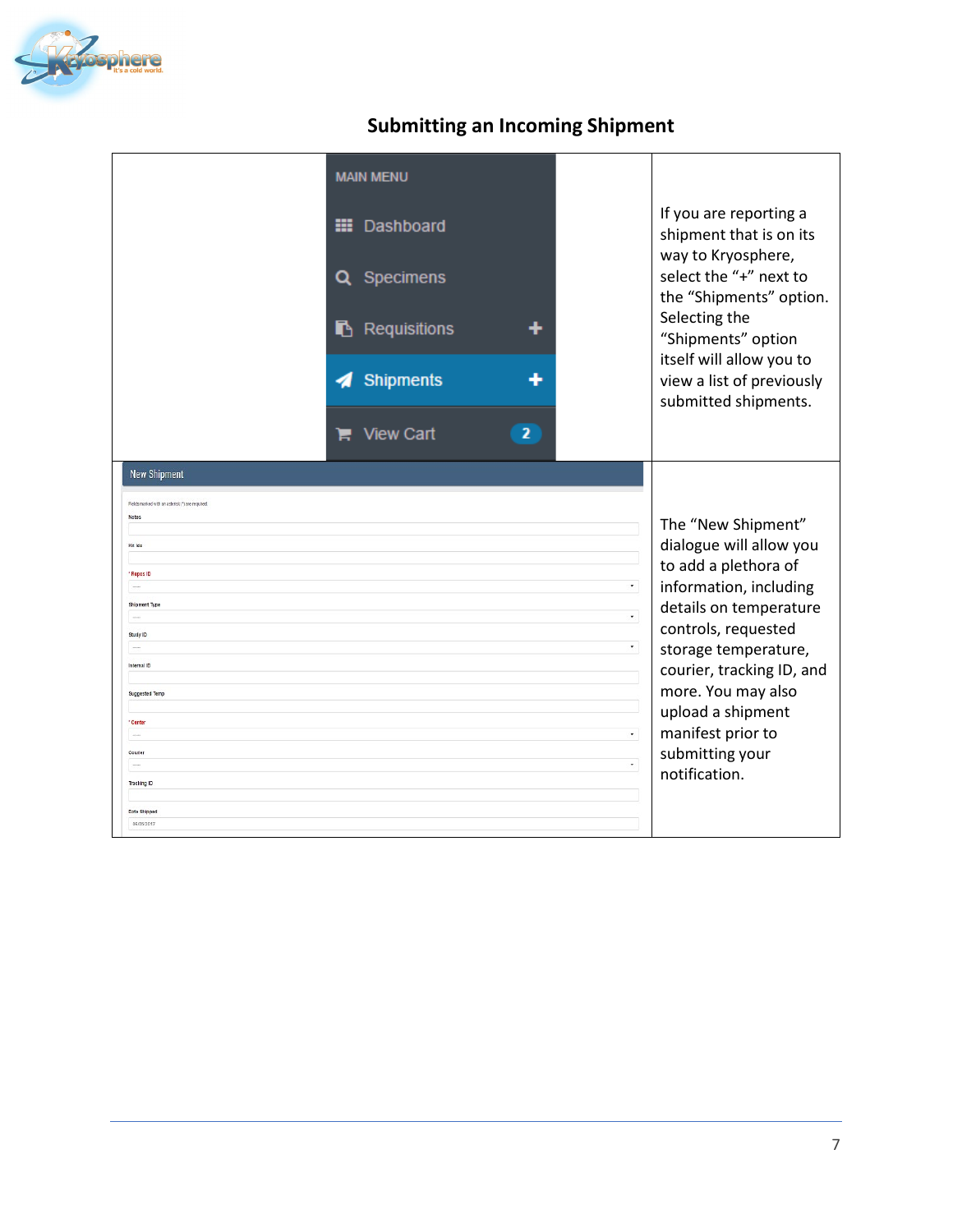

| <b>备 Home</b>                                                                                                                                                 | $\Theta$ Help<br>$\triangle$ Kryo Test $\sim$<br>Settings<br><b>■ Logout</b>                                                                            |              | Some options for<br>customization<br>and password<br>changes are<br>available to you<br>by selecting the<br>"Settings" button<br>under your name. |
|---------------------------------------------------------------------------------------------------------------------------------------------------------------|---------------------------------------------------------------------------------------------------------------------------------------------------------|--------------|---------------------------------------------------------------------------------------------------------------------------------------------------|
| Profile<br>Password<br>Preferences<br>Contact<br>Preferences<br>Default Study<br>Default Shipment Type<br>Default Shipment Center<br>$\cdots$<br>Save Changes | <b>Default Courier</b><br>$\pmb{\mathrm{v}}$<br><b>Default Shipment Repository</b><br>٠<br>13224<br><b>Default Destination</b><br>$\star$<br><b>TBD</b> | ۰<br>٠<br>۰. | Under<br>"Preferences",<br>you may select<br>defaults for<br>shipments to<br>make entry more<br>streamlined.                                      |

## **Adjusting BSI Engage to Fit Your Preferences**